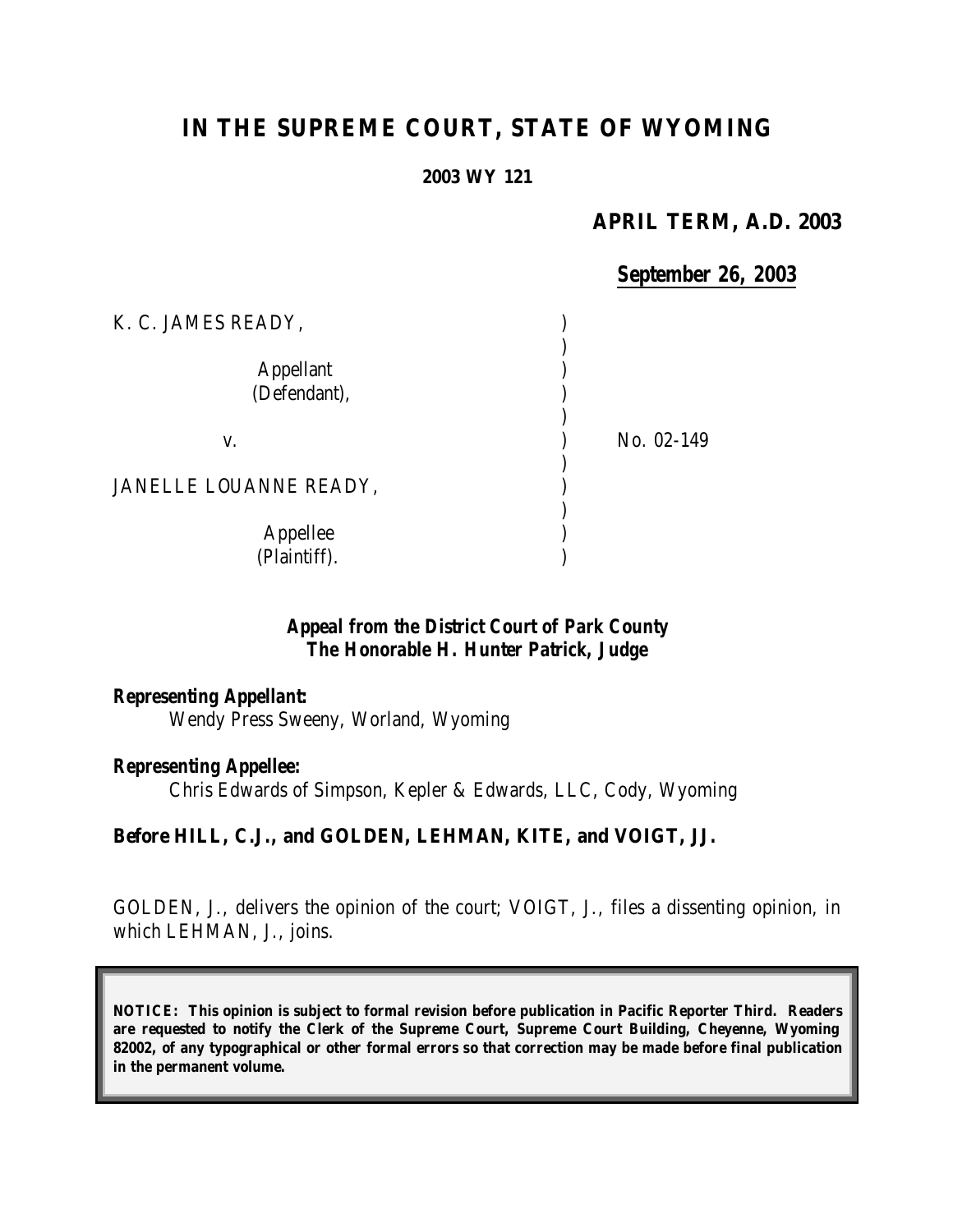## **GOLDEN**, Justice.

[¶1] A non-custodial father moved to modify the child support and alimony provisions of his 1998 divorce settlement and decree. The district court did reduce the father's child support obligation, but still ordered an amount higher than the presumptive statutory amount. The court declined to terminate the father's alimony obligation. The father appeals the alimony and child support orders as well as the court's refusal to make the child support modification retroactive to the date the father filed his motion. Finding no abuse of discretion by the trial court, we affirm.

### **ISSUES**

[¶2] K.C. James Ready, the father and appellant, presents the following issues:

I. Did the trial court err in its use of the tax returns in ascertaining child support?

II. Did the trial court err in deviating from the child support guidelines and increasing the child support due and owing by the Appellant?

III. Did the trial court err in refusing to retroactively apply the reduction in child support to the date of the petition being served on the Appellee?

IV. Did the trial court err in refusing and failing to modify the decree of divorce as to the payment of alimony?

[¶3] Janelle Louanne Zinn, mother and appellee, states the issue as whether the trial court abused its discretion in any of the four areas presented by the father.

# **FACTS**

[¶4] K.C. James Ready (father) married Janelle Louanne Ready, now known as Janelle Louanne Zinn (mother) in 1981. They divorced in 1998. The divorce decree incorporated the parties' settlement agreement and awarded custody of their three children -- then ages 15, 13 and 11 -- to their mother. The father was granted visitation and ordered to pay child support of \$709 per month, plus \$200 per month alimony until the youngest child graduates from high school in June of 2005.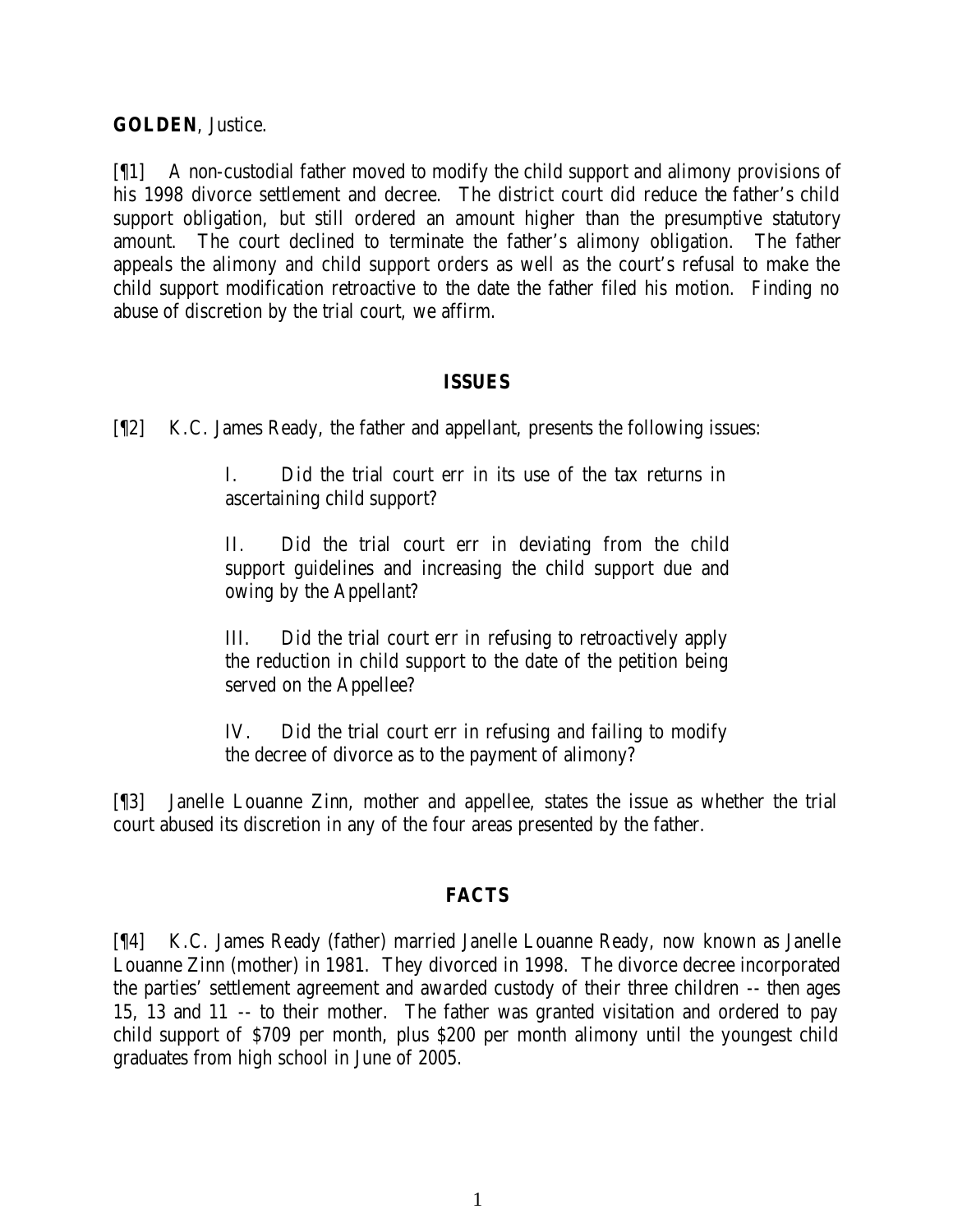[¶5] Before the divorce, the father was employed in Cody, Wyoming, as a branch manager for a grocery store chain. He earned \$38,000 - \$50,000 per year with bonuses. The mother, who has a bachelor's degree in elementary education and an associate's degree in music, was self-employed as a daycare provider and piano teacher. She earned less than \$12,000 in the year before the divorce. As part of the divorce settlement, the mother was awarded the family home in Cody, while the father moved to his family's farm in Thermopolis, Wyoming.

[¶6] Both parties have changed their employment since the divorce. The father became a grocery store branch manager in Worland, but was terminated at the end of 1998 after he was hurt in a fall from a horse. The store has since closed, and the father has not sought work again in that occupation. At the time of the modification hearing he was an apprentice electrician in training to become a journeyman electrician. He also worked odd jobs and was renovating a home for re-sale. The mother took a job in a doctors' office immediately after the divorce decree in September 1998 and was earning \$10 per hour, with insurance benefits, in 2001. Just before the modification hearing, she went to work for the State of Wyoming at \$13.50 per hour with no fringe benefits. She remarried in July 2001.

[¶7] The parties' oldest son turned 18 in 2001 and is attending college. His mother testified that she would have to provide him with approximately \$125 per month to assist with his college expenses. She also spends one to two hours per day tutoring the second child, who is hearing impaired.

[¶8] Upon the father's motion for modification, the district court terminated the father's child support obligation for the oldest son. The court then calculated the presumptive level of support for the two remaining minor children using the parties' 2000 income as the most representative of their current earning ability. The court determined the father's 2000 earnings were approximately \$19,500, and that his \$2,036 refund of 1999 taxes received in 2000 should also be counted as income because it represented over-withholding. His monthly average income was therefore \$1,800. The court found the mother's income to be \$1,508 per month and determined that her tax refund should not be counted because it was due to her charitable contributions.

[¶9] Using those income figures, the district court determined the presumptive level of support under the governing statute to be \$470 but also determined that deviation upward to \$635 was appropriate based upon six other factors, including:

• the father's choice to reside in an economically depressed area where work in his profession is unavailable;

- the special healthcare and educational needs of the parties' second child;
- the mother's contribution of tutoring services for their hearing-impaired son;
- the father's failure to exercise his right to overnight visitation with his daughter;
- the mother's cash assistance to the oldest son in college;
- the father's expectation of eventual profit from the house he is renovating.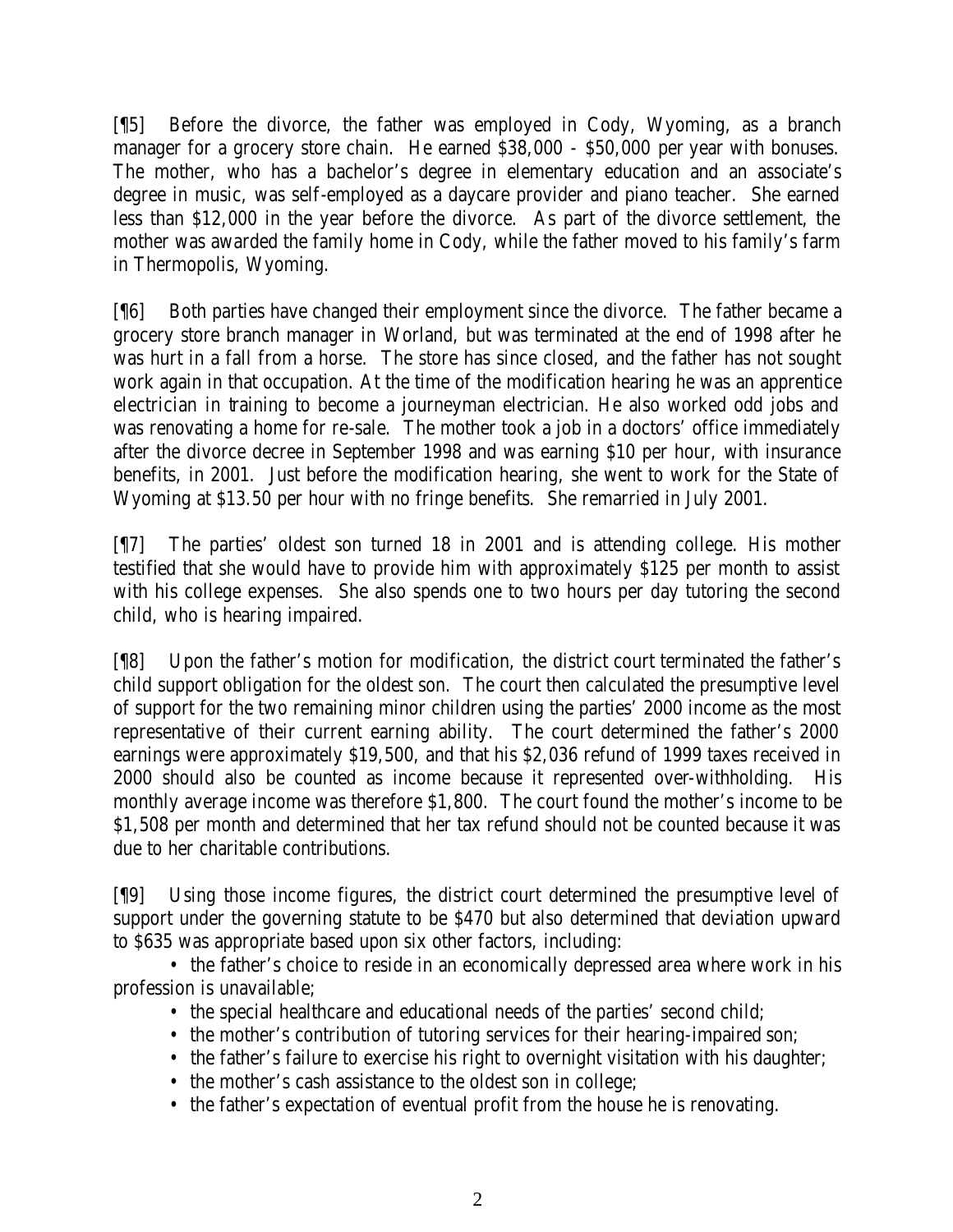[¶10] The court also declined to terminate the father's \$200 per month alimony obligation because it was part of a comprehensive property and child custody agreement, because the alimony is to terminate on a specific date, and because the agreement "was also apparently geared to a consideration of the needs of the children of the parties."

#### **STANDARD OF REVIEW**

[¶11] Our role in reviewing petitions to modify child support is well established:

There are few rules more firmly established in our jurisprudence than the proposition that disposition of marital property, calculation of income for child support purposes, and the granting of alimony are committed to the sound discretion of the district court. *Johnson v. Johnson*, 11 P.3d 948, 950 (Wyo. 2000). Judicial discretion is a composite of many things, among which are conclusions drawn from objective criteria; it means exercising sound judgment with regard to what is right under the circumstances and without doing so arbitrarily or capriciously. *Id*.; *Vaughn v. State*, 962 P.2d 149, 151 (Wyo. 1998). We must ask ourselves whether the trial court could reasonably conclude as it did and whether any facet of its ruling was arbitrary or capricious. *Johnson*, 11 P.3d at 950. In accomplishing our review, we consider only the evidence in favor of the successful party, ignore the evidence of the unsuccessful party, and grant to the successful party every reasonable inference that can be drawn from the record. *Id*.

*Belless v. Belless*, 2001 WY 41, ¶6, 21 P.3d 749,¶6 (Wyo. 2001).

The party seeking modification must establish there has been a material and substantial change in circumstances which outweighs the interest of society in applying the doctrine of *res judicata*. *Pauling v. Pauling*, 837 P.2d 1073 (Wyo. 1992); *Crawford v. Crawford*, 828 P.2d 1192 (Wyo. 1992); *Dorr v. Newman*, 785 P.2d 1172 (Wyo. 1990); *Mentock v. Mentock*, 638 P.2d 156 (Wyo. 1981). The trial court is vested with discretion to modify the provisions of the divorce decree and, absent a grave abuse of that discretion, we will not disturb its decision. *Parry v. Parry*, 766 P.2d 1168 (Wyo. 1989); *Manners v. Manners*, 706 P.2d 671 (Wyo. 1985). The standard we apply in review of cases asserting abuse of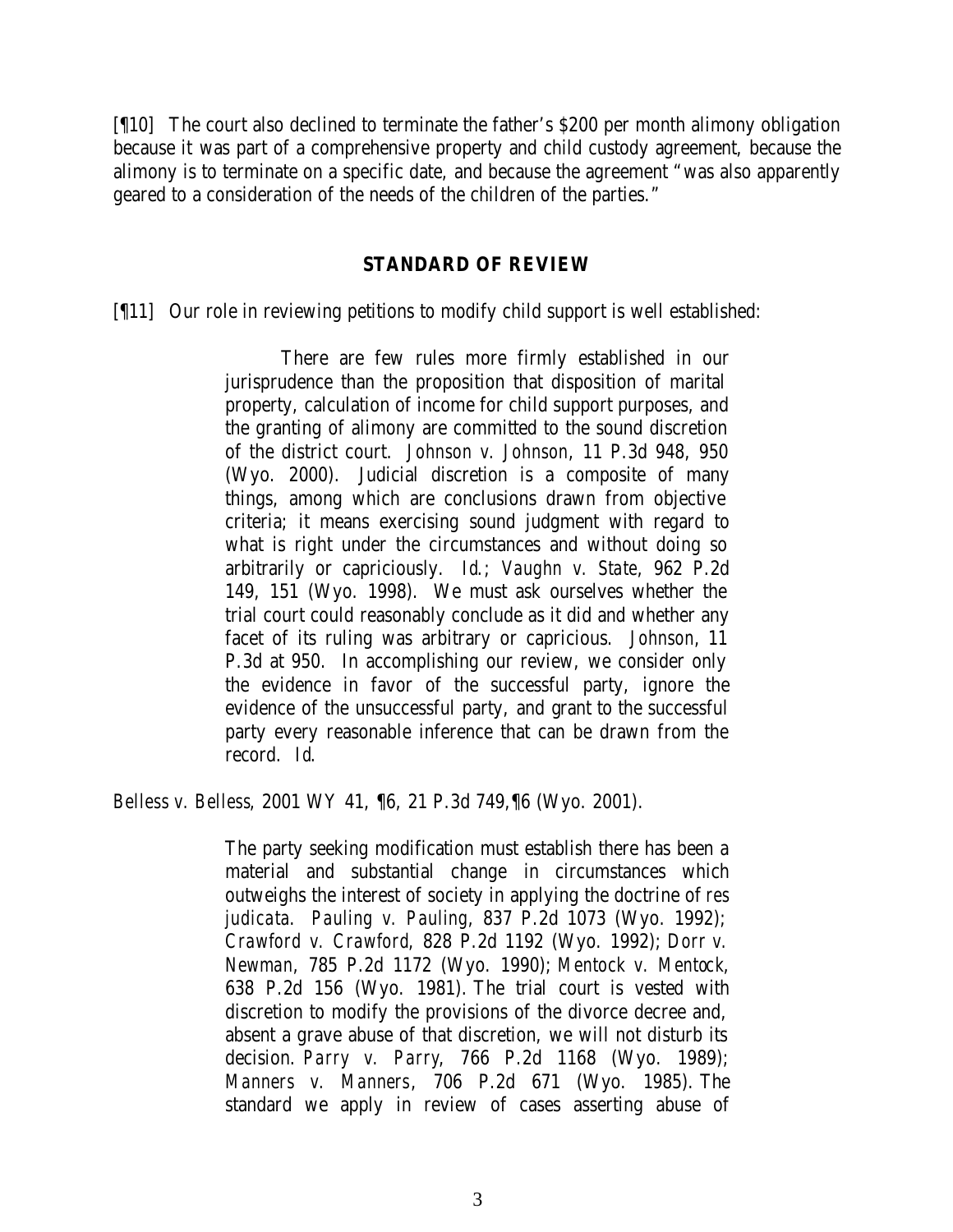discretion as an issue is whether the trial court reasonably could have concluded as it did. *Rude v. State*, 851 P.2d 20 (Wyo. 1993), and *Parry* (both citing *Martinez v. State*, 611 P.2d 831 (Wyo. 1980)).

*Pasenelli v. Pasenelli*, 2002 WY 159, ¶9, 57 P.3d 324, ¶9 (Wyo. 2002) (quoting *Jones v. Jones*, 858 P.2d 289, 291 (Wyo. 1993)).

> This policy manifests a balance between the doctrine of finality of judgments which is supported by the doctrine of *res judicata*  and the statutes providing for modification of the provisions of a decree relating to child custody, support, and alimony. The trial court is charged with resolving that tension, and it must do so in the exercise of discretion. The discretion afforded the trial judge is encompassed in Wyo. Stat. § 20-6-302(b). The discretion is guided by a list of thirteen factors, but the final one, "[o]ther factors deemed relevant by the court \* \* \*," is a classic acknowledgment of judicial discretion.

> The child support guidelines identify a base from which the judge must invoke the exercise of discretion. In the absence of an agreement with respect to child support, the guidelines will have a more significant controlling impact. When an agreement as to child support is involved, however, more weight may be given to the agreement. Child support agreements entered into by the parties are favored by the courts. *Beard v. Beard*, 368 P.2d 953 (Wyo. 1962).

*Smith v. Smith*, 895 P.2d 37, 41 (Wyo. 1995).

#### **DISCUSSION**

[¶12] Child support is calculated pursuant to statute. The first step is to calculate the parents' current monthly net income for application to the presumptive child support tables. Wyo. Stat. Ann. § 20-2-304 (LexisNexis 2003). "Income" and "net income" are defined in Wyo. Stat. Ann. § 20-2-303(a) (LexisNexis 2003) as follows:

> (ii) "Income" means any form of payment or return in money or in kind to an individual, regardless of source. Income includes, but is not limited to wages, earnings, salary, commission, compensation as an independent contractor, temporary total disability, permanent partial disability and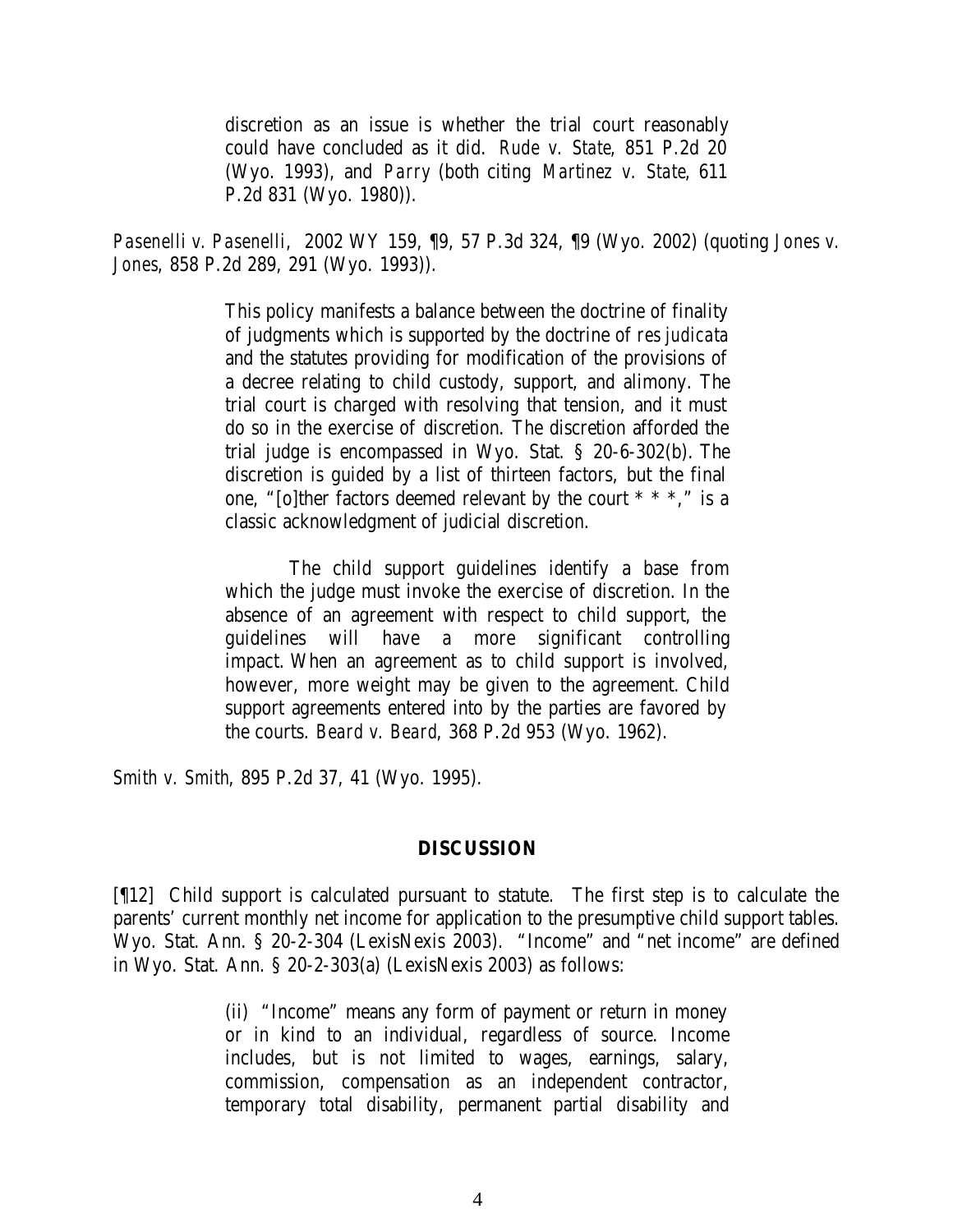permanent total disability worker's compensation payments, unemployment compensation, disability, annuity and retirement benefits, and any other payments made by any payor, but shall not include any earnings derived from overtime work unless the court, after considering all overtime earnings derived in the preceding twenty-four (24) month period, determines the overtime earnings can reasonably be expected to continue on a consistent basis. In determining income, all reasonable unreimbursed legitimate business expenses shall be deducted. Means tested sources of income such as Pell grants, aid under the personal opportunities with employment responsibilities (POWER) program, food stamps and supplemental security income (SSI) shall not be considered as income. Gross income also means potential income of parents who are voluntarily unemployed or underemployed;

(iii) "Net income" means income as defined in paragraph (ii) of this subsection less personal income taxes, social security deductions, cost of dependent health care coverage for all dependent children, actual payments being made under preexisting support orders for current support of other children, other court-ordered support obligations currently being paid and mandatory pension deductions. Payments towards child support arrearage shall not be deducted to arrive at net income[.]

[¶13] The father first argues on appeal that the district court erred in its use of the parties' most recent tax returns to ascertain their income for determining child support under the statutory guidelines. He claims this violates our ruling in *Houston v. Smith*, 882 P.2d 240 (Wyo. 1994), in which we held that "federal income tax computations differ in significant respects from the computations required by [the child support statute], and the district court erred in substituting the federal income tax concepts to arrive at those critical amounts." *Id.* at 240-41.

[¶14] In *Houston,* the district court had followed the federal income tax computation by deducting from the obligor's income, as an "unreimbursed legitimate business expense," the amortized depreciation for business property to which obligor was entitled on his federal taxes. Since amortized depreciation does not directly affect cash flow in later years, we ruled that it was not appropriate, for child support purposes, to recognize the same deduction from income as federal tax law allows. "Since the purpose of depreciation is to assist a person in **regaining** their expenditures, it does not follow that depreciation is a business **expense** for the calculation of disposable income under the Guidelines." *Id.* at 244 (quoting *Stewart v. Stewart*, 793 P.2d 813, 815 (Mont. 1990)) (emphasis in original).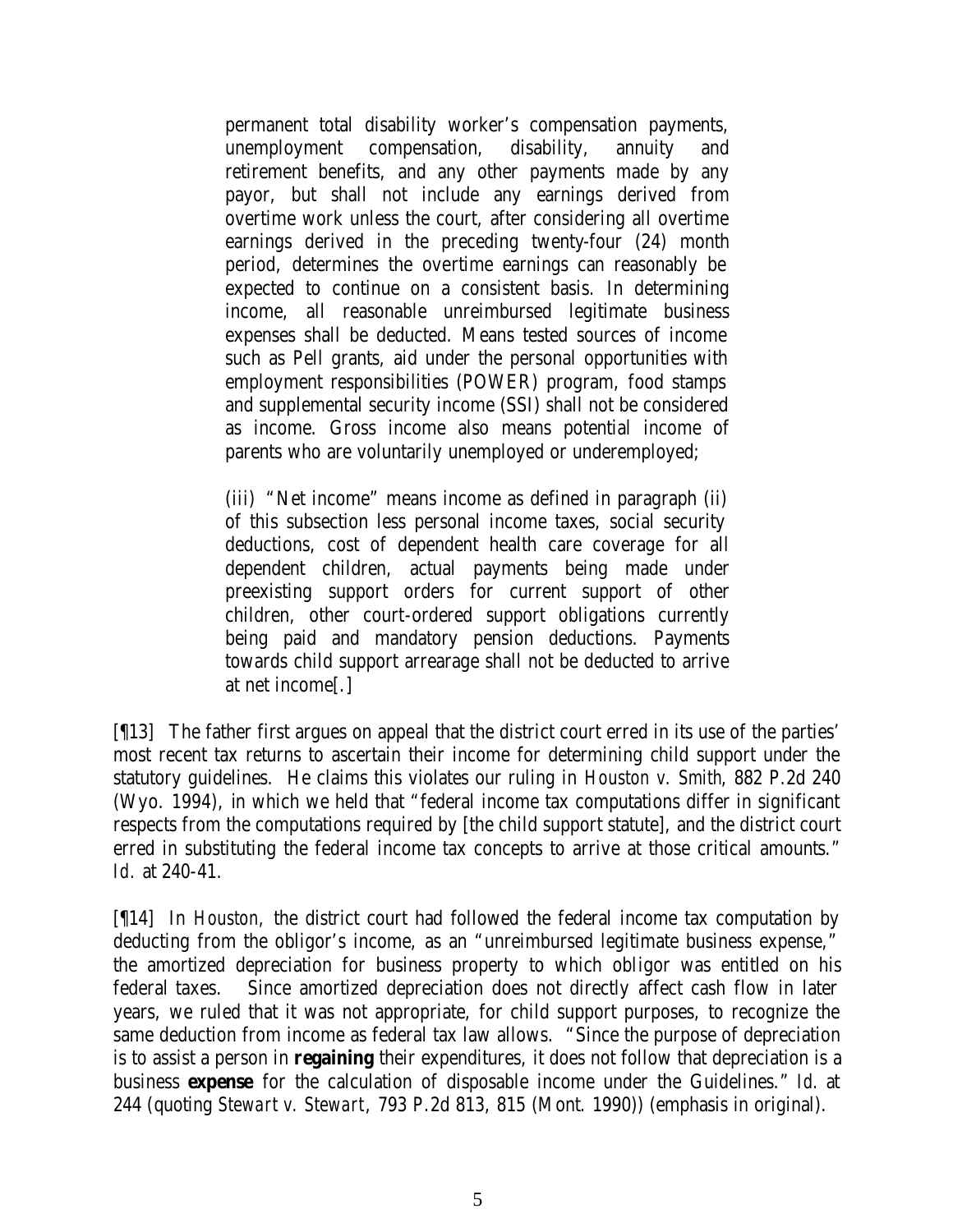[¶15] In *Watson v. Watson*, 2002 WY 180, 60 P.3d 124 (Wyo. 2002), we dealt with the other side of that coin and the federal tax provision under 26 U.S.C.A. § 179 which allows a taxpayer to elect a same -year deduction for certain business property rather than an amortized deduction over a number of years. In calculating income for child support purposes, the district court, based on our ruling in *Houston*, had not allowed a deduction from income for the Section 179 business expenses. In reversing again, we clarified that the test is whether the business expense affects the obligor's actual cash flow during the year in question, rather than a mere book entry for federal tax purposes. Since the Section 179 property is actually paid for in the same year in which the deduction is allowed, it does affect cash flow in that year and we allowed the deduction for child support purposes. *Watson,* ¶¶ 14-16.

[¶16] In neither *Houston* nor *Watson*, however, did we state a per se prohibition, as the father in this case implies, on the use of federal tax information as evidence in determining "income" and "net income" under the Wyoming child support statutes. In fact, in all child support proceedings, the parties are **required** to submit to the court financial affidavits with supporting documentation that includes copies of their most recent tax returns. Wyo. Stat. Ann. § 20-2-308(a), (b) (LexisNexis 2003). The 2000 tax year was the most recent one available at the time of the hearing. A review of the record in this case shows that the court considered the father's receipt of a significant tax refund in 2000 for overpaid 1999 taxes as a matter affecting his cash flow during the year 2000. The father would have us base his child support obligation not on his actual after-tax income, but rather on an income that is artificially reduced by temporary overpayment of taxes. That would not comport with the statutory and case law definitions of income.

[¶17] The father also complains for the first time on appeal that the court did not take into consideration his unreimbursed business expenses. However, he offered no evidence of any such expenses beyond a general statement that he had costs associated with the remodeling of a home. As we also stated in *Watson* at ¶16, "[t]he burden of proving that an expense was a reasonable unreimbursed legitimate business expense lies with the party seeking the deduction. *Erhart v. Evans*, 2001 WY 79, ¶15, 30 P.3d 542, 546 (Wyo. 2001); *Fountain v. Mitros*, 968 P.2d 934, 938 (Wyo. 1998)." The court need not speculate about such expenses where none were claimed. In light of the above, the father has not demonstrated and we cannot say that the trial court exceeded the bounds of reason by using the parties' reported 2000 federal income tax wages as the basis for calculating presumptive child support.

[¶18] The father next argues that the trial court erred in deviating from the presumptive child support guidelines. The parties' income as determined by the court resulted in a presumptive child support figure of \$470 per month. The court, however, exercised its discretion under § 20-2-307 to deviate from that figure, increasing it by \$165 to \$635 per month. As required by the statute, the court set forth its reasons for the deviation. The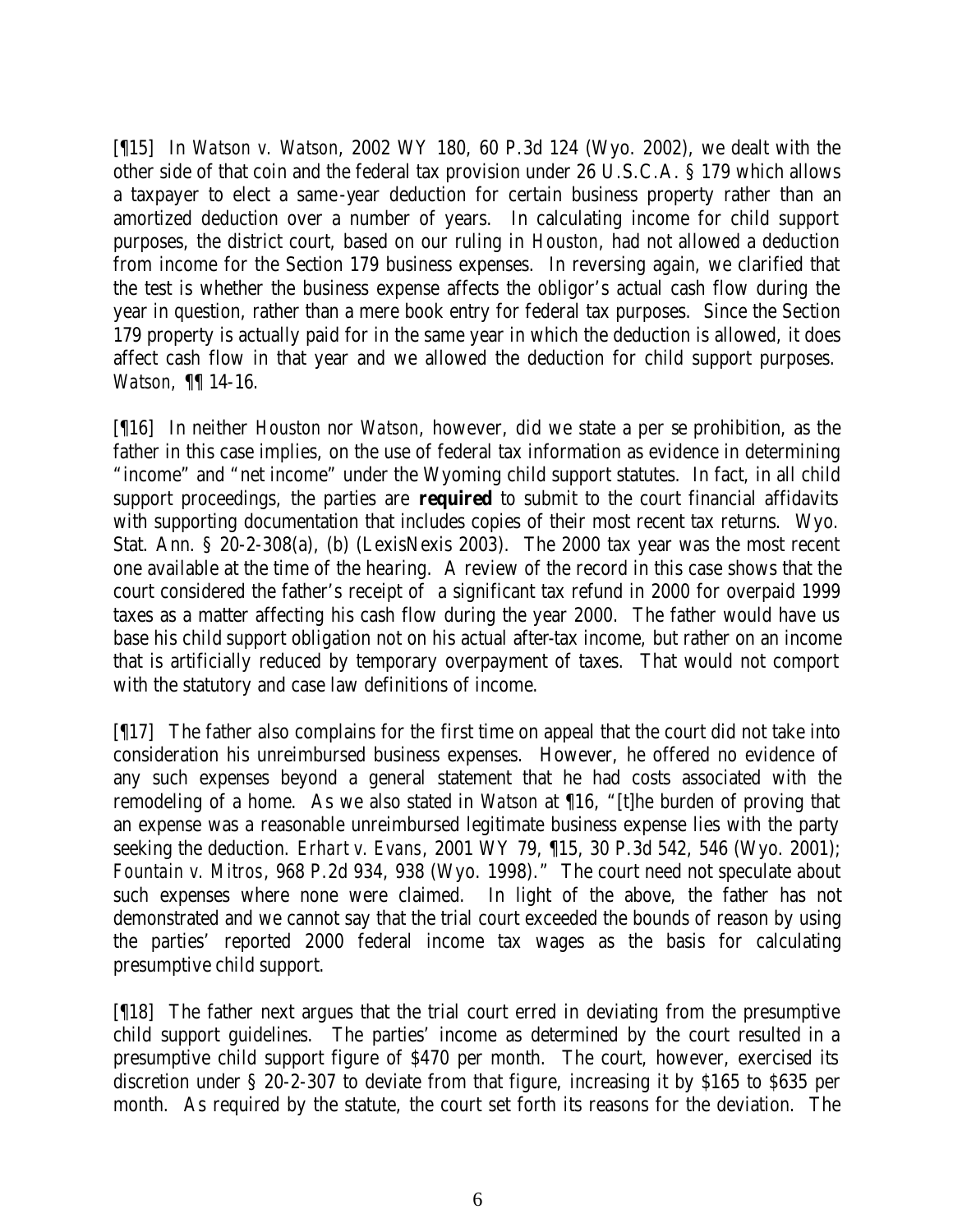father has chosen to reside in an economically depressed area where work in his former profession, at which he earned up to \$50,000 per year, is not available. The parties' second son has a hearing disability, requiring additional expense for hearing aids and battery replacement. The mother, who has an education degree, contributes tutoring services for the hearing-impaired son, which otherwise would have to be purchased for him. The father at the time of the hearing was not exercising his right to overnight visitation with his daughter and, although not articulated by the trial court, would therefore not be incurring the additional meal and other incidental expenses he would incur if she were spending time in his home. The mother anticipated providing approximately \$125 per month in cash assistance to the oldest son, who is now in college. Finally, the father is renovating a house for re-sale and in that sense anticipates additional self-employment income from the profit on the house. These considerations clearly fall within those factors listed in § 20-2-307 which justify deviation from the presumptive child support level.

[¶19] In *Pasenelli*, 2002 WY 159, ¶11, 57 P.3d 324, ¶11 (Wyo. 2002), we reiterated that a district court has broad discretion in determining the proper amount of a child support award, and that we will not disturb the trial court's ruling unless there is a clear showing of an abuse of discretion. Judicial discretion is a composite of many things, among which are conclusions drawn from objective criteria; it means a sound judgment exercised with regard to what is right under the circumstances and without doing so arbitrarily or capriciously. *Id.* (citing *Vaughn v. State*, 962 P.2d 149, 151 (Wyo. 1998)). While another judge or even this Court may have weighed those factors differently and reached a different figure for child support in this case, we cannot conclude from the record that the trial court could not reasonably have concluded as it did.

[¶20] Father next claims error in the trial court's issuing its order prospectively only, even though the father had requested that any reduction in child support be made retroactive to the filing of his motion, as allowed by Wyo. Stat. Ann. § 20-2-311(d)(ii). Again, this is a decision within the sound discretion of the trial court, one which will be disturbed on appeal only upon a clear showing of abuse. *Houston*, 882 P.2d at 245. The father alleges unreasonable delay from the filing of his original motion to the date of the court's order. The original petition was filed pro se on November 21, 2000; it was amended in April 2001, after the father obtained an attorney. Hearings were held in June and July 2001, and the court announced its decision from the bench on July 26, 2001. That decision date coincided with the oldest child's  $18<sup>th</sup>$  birthday, when father was no longer obligated to pay support for him. We cannot conclude that a decision on a petition to modify a divorce decree, entered four months after the amended petition was filed, constituted unreasonable delay, nor that it was an abuse of discretion to make the change effective when one of the children became emancipated.

[¶21] Finally, the father claims an abuse of discretion in not terminating his alimony obligation. The trial court has authority to revise and alter the alimony provision of a divorce decree. Wyo. Stat. Ann. § 20-2-116 (LexisNexis 2001). Such a revision requires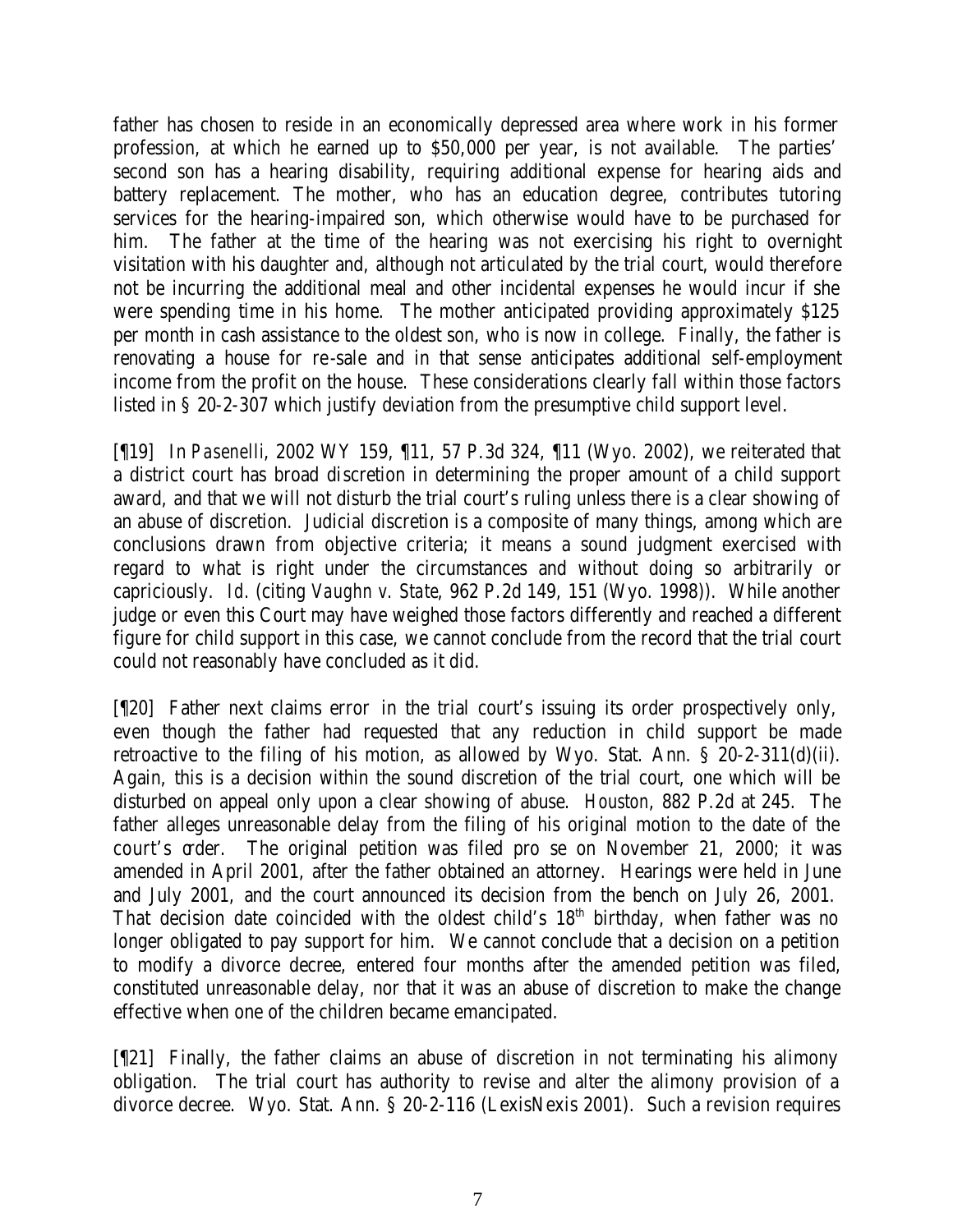the moving party to demonstrate a substantial change in circumstances from the time of the divorce to the time of the petition to modify. *Dorr v. Newman*, 785 P.2d 1172, 1178 (Wyo. 1990). In this case, only two years had elapsed between the date of the decree and the date of the original petition to modify. At the time of the divorce, Mr. Ready had already left the family home in Cody and relocated to Thermopolis. Although he had made more money in some previous years, at the time of the decree his income was found to be \$2,270.59 per month. At the time of the modification hearing in 2001, he was making approximately 80% of that amount, with the prospect of improvement upon completion of his electrical apprenticeship.

[¶22] As with the modification of child support, the decision to modify an alimony provision of a divorce decree lies with the sound discretion of the trial court and will not be disturbed on appeal absent clear abuse. *Belless,* ¶6. We have noted also that "'the purpose of alimony is to provide a post-divorce substitute for the support provided to a spouse during the marriage,' and that an award of alimony requires evaluation of the financial needs of each party and is affected by a determination of child custody." *Carlton v. Carlton,* 997 P.3d 1028, 1035 (Wyo. 2002) (quoting in part *Reavis v. Reavis*, 955 P.2d 428, 435 (Wyo. 1998)). The trial court was cognizant of this standard, and that the alimony in this case was part of a comprehensive stipulation that encompassed support, property division, assignment of debts and alimony until the youngest child turns eighteen.

[¶23] The husband offers evidence that his income has decreased and his ex-wife's increased between the date of the decree and the date of the modification petition. However, we have recognized that it is entirely within the discretion of the trial court to award alimony during a transition period wherein the party requesting alimony may gain special skills, education, or experience to enable the party to raise his or her earning capacity. *Belless,* ¶11 (citing *Hendrickson v. Hendrickson*, 583 P.2d 1265, 1268 (Wyo. 1978)). The trial court may reasonably conclude that that transition was not complete in the first three years after the divorce, especially since it was entirely anticipatable at the time of the agreement that the wife would be improving her earnings during the seven-year alimony period. As in *Belless*, the husband does not persuade us that the trial court failed to exercise sound judgment or otherwise abused its discretion by providing continuing support to the wife through an award of alimony.

### **CONCLUSION**

[¶24] The district court demonstrated sound judgment in drawing conclusions from objective criteria when it calculated child support, when it refused to change child support retroactively, and when it refused to terminate alimony. Our review of the record indicates that the court could have reasonably reached those conclusions. The ruling is therefore not arbitrary or capricious and is affirmed.